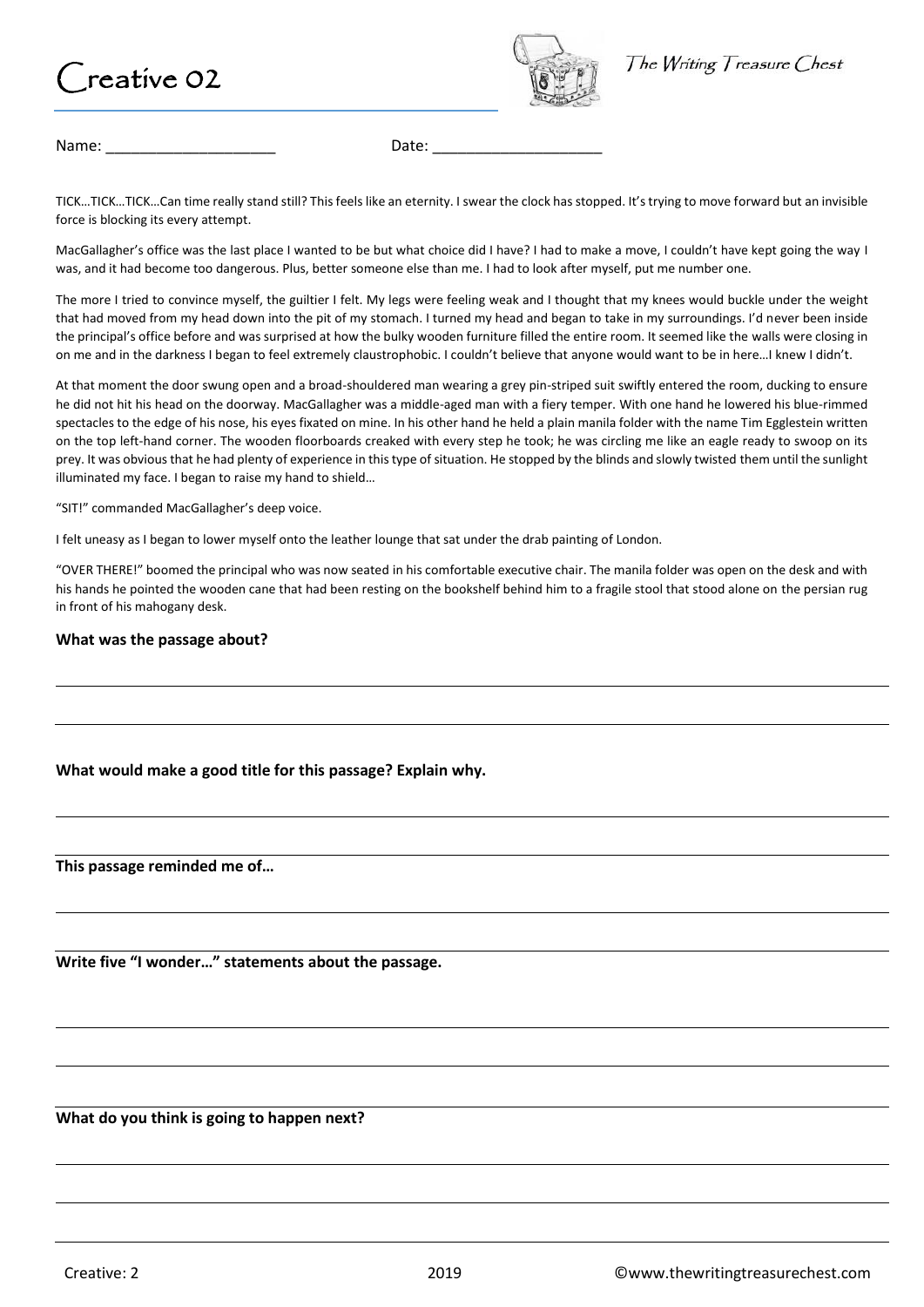



The Writing Treasure Chest

Name: \_\_\_\_\_\_\_\_\_\_\_\_\_\_\_\_\_\_\_\_ Date: \_\_\_\_\_\_\_\_\_\_\_\_\_\_\_\_\_\_\_\_

**Draw three images from the passage.**

**Where is this story set? Why do you think this?** (use information from the text and your ideas)

**What has the character done? Why do you think this?** (use information from the text and your ideas)

Has the character been in this place before? Why do you think this? (use information from the text and your ideas)

How does the character feel? Why do you think this? (use information from the text and your ideas)

Who is Tim Egglestein? Why do you think this? (use information from the text and your ideas)

## **Writing Task – maximum 1 page**

Write the next two paragraphs of this text. Make sure the story remains incomplete to keep the reader guessing.